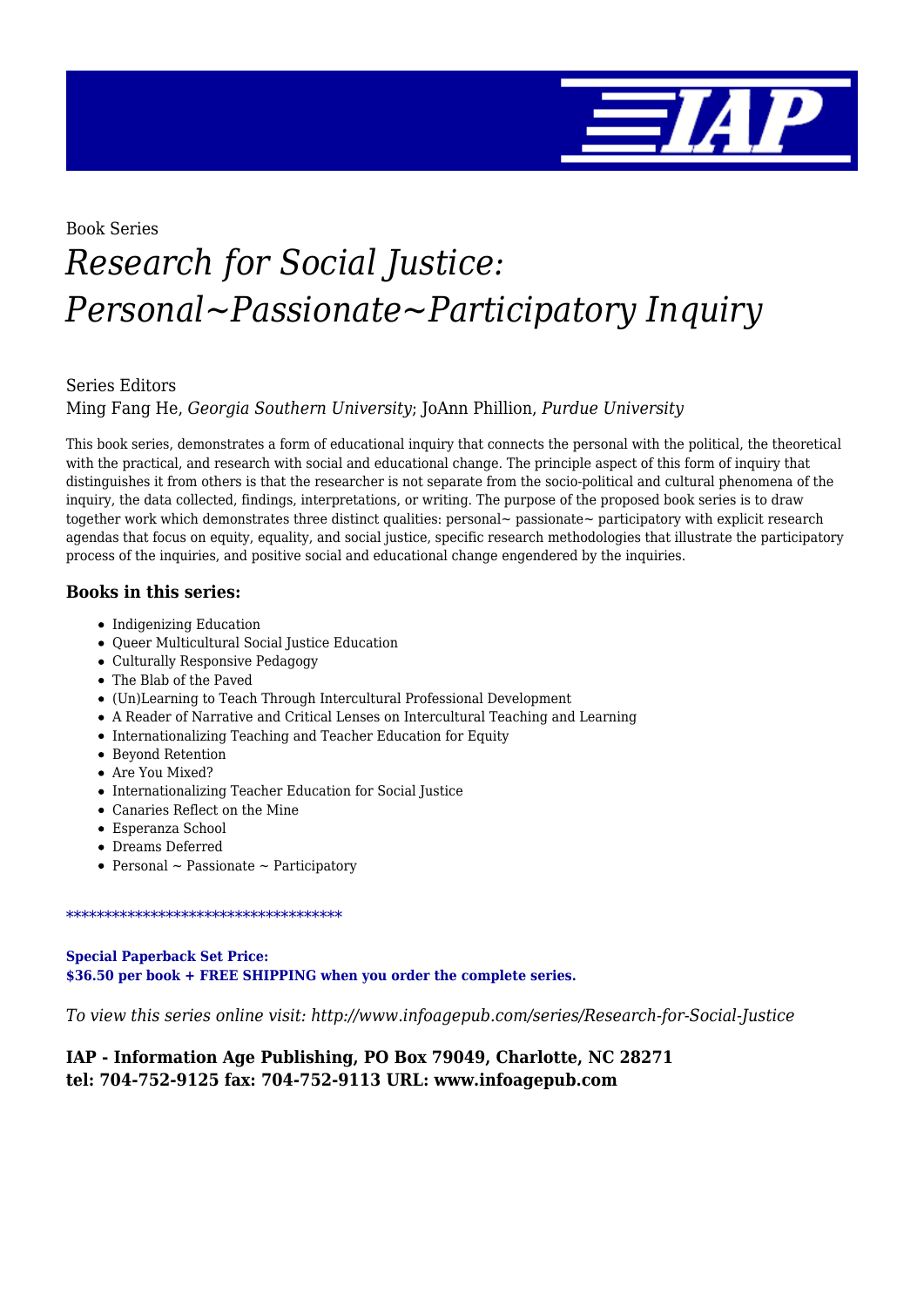

## Indigenizing Education Transformative Research, Theories, and Praxis

Jeremy Garcia, University of Arizona; Valerie Shirley, University of Arizona; Hollie Anderson Kulago, Penn State University

2022. Paperback 978-1-64802-690-4 \$45.99. Hardcover 978-1-64802-691-1 \$85.99. eBook 978-1-64802-692-8 \$74.

Indigenizing Education: Transformative Research, Theories, and Praxis brings various scholars, educators, and community voices together in ways that reimagines and recenters learning processes that embody Indigenous education rooted in critical Indigenous theories and pedagogies. The contributing scholar-educators speak to the resilience and strength embedded in Indigenous knowledges and highlight the intersection between research, theories, and praxis in Indigenous education. Each of the contributors share ways they engaged in transformative praxis by activating a critical Indigenous consciousness with diverse Indigenous youth, educators, families, and community members. The authors provide pathways to reconceptualize and sustain goals to activate agency, social change, and advocacy with and for Indigenous peoples as they enact sovereignty, selfeducation, and Native nation-building.

The chapters are organized across four sections, entitled Indigenizing Curriculum and Pedagogy, Revitalizing and Sustaining Indigenous Languages, Engaging Families and Communities in Indigenous Education, and Indigenizing Teaching and Teacher Education. Across the chapters, you will observe dialogues between the scholar-educators as they enacted various theories, shared stories, indigenized various curriculum and teaching practices, and reflected on the process of engaging in critical dialogues that generates a (re)new(ed) spirit of hope and commitment to intellectual and spiritual sovereignty. The book makes significant contributions to the fields of critical Indigenous studies, critical and culturally sustaining pedagogy, and decolonization.

**CONTENTS:** Series Foreword—Research for Social Justice: Personal~Passionate~Participatory Inquiry, *Ming Fang He and JoAnn Phillion.* Introduction, *Jeremy Garcia and Valerie Shirley.* Acknowledgments, *Ahxe'hee (Dine)/Kwa'kwha (Hopi).* **SECTION I: INDIGENIZING CURRICULUM AND PEDAGOGIES.** Native Intellectualism Through Indigenous Social Justice Pedagogy: Learning as a Critical and Heartfelt Engagement, *Valerie Shirley.* Transformative Praxis: I Have 180 Days With These Kids ... the Community Has Them for Life, *Samuel Tenakhongva.* Restorying Lessons Learned From a High School Native American Literature Classroom, *Timothy San Pedro and Andrea Box.* The Hawaiian Culture-Based Education Movement: Advancing Native Hawaiian Students in Public P–12 Schools Through an Indigenous Framework, *Walter Kahumoku III.* Transformative Praxis: Rooted in Home "Before" Looking Elsewhere, *Monica A. Ka'imipono Kaiwi.* **SECTION II: REVITALIZING AND SUSTAINING INDIGENOUS LANGUAGE.** Teaching for Ho zho and Wo lakhota: Relationships, Wellness, and Language Revitalization at the Native American Community Academy, *Tiffany S. Lee.* Transformative Praxis: Wo lakhota—Reclaiming Language and Unlocking Identity, *Anpao Duta Flying Earth.* Chikashshanompaat Bí lli'ya: The Chickasaw Language Is Forever, *Kari A. B. Chew.* Transformative Praxis: Keeping the Fire Burning: The Impact of Community Indigenous Language Teachers in the Classroom, *Michelle Scaggs Cooke.* Educational Leaders Centering Yuuyaraq and Asserting Rhetorical Sovereignty to Support Youth Development, Linguistic Survivance, and Climate Change Adaptation, *Ataugg'araq Grant Kashatok and Leisy Wyman.* Hopilavayit aw Naa'aya'tiwqam, Those Who Have Chosen to Attend to the Hopi Language: Storying "The Making of an Indigenous Language Teacher", *Bernita Duwahoyeoma, Ada Curtis, and Sheilah E. Nicholas.* **SECTION III: ENGAGING FAMILIES AND COMMUNITIES IN INDIGENOUS EDUCATION.** Centering Indigenous Philosophies of Community in Family, Community, and School Engagement, *Hollie Anderson Kulago and Tsiehente Herne.* Engaging Native Families in Co-Creating Meaningful Educational Opportunities as a Community, *Danielle R. Lansing.* Transformative Praxis: Cherished Hopes: Building a Relationship With Families for Success, *Vibeka Mitchell.* Indigenizing Place-Based Education in Early Learning: Co-Creating Curriculum With Indigenous Communities at a Tribal College, *Nahrin Aziz.* Transformative Praxis: Indigenizing Education in Early Learning: Connecting Curriculum to Community, *Oomagelees (Cynthia Wilson).* Community-Centered Digital Storywork to Revitalize Indigenous Knowledges, *Christine Rogers Stanton.* Transformative Praxis: Piikani Digital StoryWork: Community-Centered Digital Stories in Practice, *Brad Hall, Cinda Burd-Ironmaker, and Eric Cox.* **SECTION IV: CLOSING SECTION: INDIGENIZING TEACHING AND TEACHER EDUCATION.** Conclusion: A Call to Action: Indigenous Teaching and Teacher Education, *Keiki Kawai'ae'a, Jeremy Garcia, renée holt, Ac'aralek Lolly Carpluk, and Valerie Shirley.* About the Editors. About the Contributors and Artist.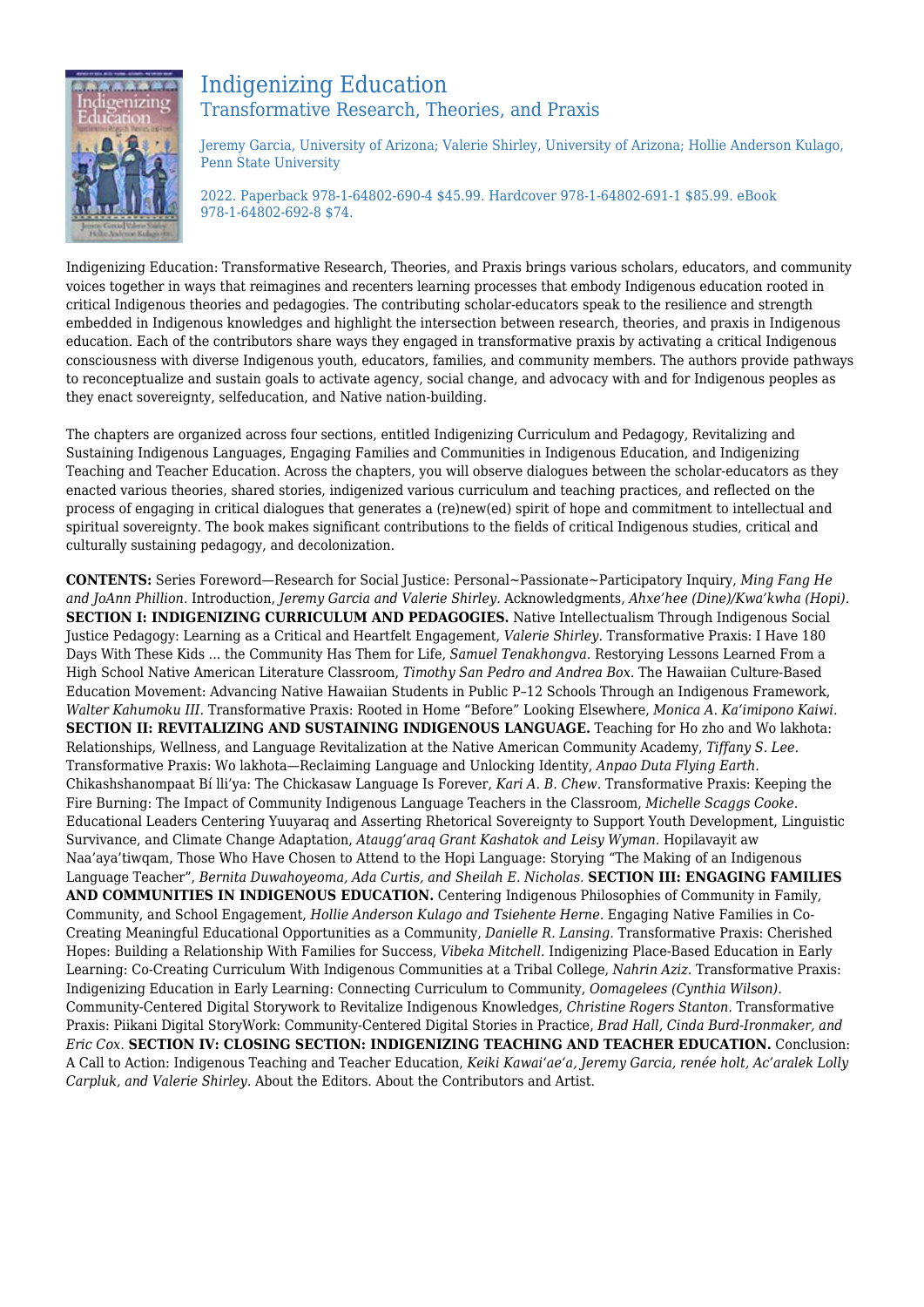

## Queer Multicultural Social Justice Education Curriculum (and Identity) Development Through Performance

Michelle Lynn Knaier, Purdue University

2021. Paperback 978-1-64802-443-6 \$45.99. Hardcover 978-1-64802-444-3 \$85.99. eBook 978-1-64802-445-0 \$74.

In Queer Multicultural Social Justice Education: Curriculum (and Identity) Development Through Performance, I take a pragmatic approach sharing my intimate journey, my stories, and myself with you—the reader—as I actively perform and model the development of queer explorations (i.e., lessons) and curriculum.

I begin this journey with three accessible histories of multicultural education, queer perspectives, and autoethnography, respectively. These easy-to-navigate stories provide you with important background knowledge, highlighting the evolution of, commonalities between, and need for each discipline, along with their connection to identity and identity awareness as a form of social justice practice and advancement. Next, I share and perform the nine explorations developed for this project, collectively titled Queer Explorations of Identity Awareness. Modeling for you in practical terms how to queer curriculum and its development, I openly examine my raw performances, discuss my personal and analytical reflections, and embrace my own personal experiences and revelations that occurred throughout this project. Finally, I close with a creative, reflective, and story-like analysis of the process that includes a call to action from you to share your stories as a way of knowing yourself—and others—as a form of social justice education and advancement.

This book is intended for all formal and informal educators interested in performing and developing queer multicultural social justice curriculum and practices. Inspired by Ayers (2006), I invite you on this "voyage" with "hope and urgency" (p. 83). It is time we share our stories as a form of curriculum, activism, and coming together.

**CONTENTS:** Abstract. Dedication Page. Series Foreword: Foreword, *Kathryn M. Obenchain.* Acknowledgments. Preface. Introduction. **PART I: AWARENESS OF SELF (AND OTHERS): A COMMON THREAD** CHAPTER 1: Multicultural Education. CHAPTER 2: Queer Perspectives. CHAPTER 3: Queer(ing) Critical Autoethnography. **PART II: QUEER EXPLORATIONS OF IDENTITY AWARENESS: QUEER CURRICULUM DEVELOPMENT THROUGH PERFORMANCE** EXPLORATION 1: Why Queer Curriculum? EXPLORATION 2: How Do You Identify? EXPLORATION 3: Intersectionality Within Activism and Support Groups. EXPLORATION 4: Socioeconomic Status and the Arts. EXPLORATION 5: Religion and Mortality. EXPLORATION 6: Gender and/or Sexual Orientation and Violence Awareness and Prevention. EXPLORATION 7: Race and/or Ethnicity and (Hi)story and Heritage. EXPLORATION 8: Exceptionality and Digital Technology. EXPLORATION 9: Creating a Queer Multicultural Social Justice Teaching Philosophy. **PART III: REFLECTIVE ANALYSIS AND DISCUSSION** CHAPTER 4: Queer Curriculum Development. CHAPTER 5: Our Stories Continue. Bibliography. Appendix: Curriculum Draft: Queer Explorations of Identity Awareness, *Michelle L. Knaier.* About the Author.



## Culturally Responsive Pedagogy Promising Practices for African American Male Students

Dennisha Murff, Murff Consulting Group

2020. Paperback 978-1-64113-916-8 \$45.99. Hardcover 978-1-64113-917-5 \$85.99. eBook 978-1-64113-918-2 \$74.

In Culturally Responsive Pedagogy: Promising Practices for African American Male Students, I take us on a journey into teachers' perceptions of the impact of implementing culturally responsive pedagogical (CRP) practices on the student learning outcomes of African American male students. The book also helps to identify teachers' perceptions of the CRP strategies needed in the elementary school setting to address the diverse needs of African American male students. I share the story of educators from a large, diverse elementary school in an urban school district, who have made it their mission to provide African American male students with culturally responsive learning environments where they can thrive. Throughout the book, I make it clear that the implementation of CRP practices has a direct impact on the student learning outcomes of African American male students.

The book provides additional research into the existing literature on CRP practices. Through a case study approach, my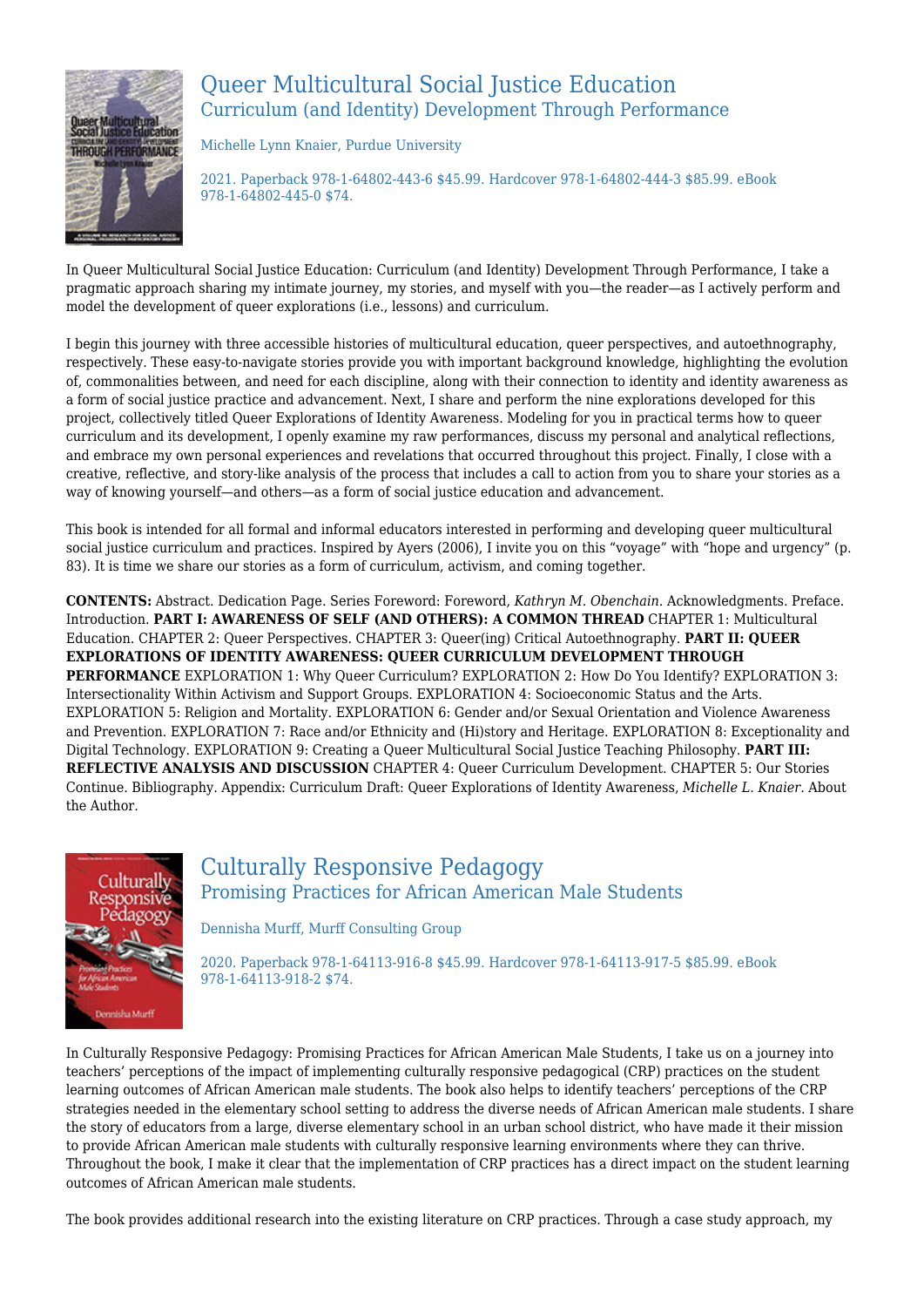work allows for additional insight into the potential impact of CRP practices on the student learning outcomes of African American male students in an urban elementary school setting. The book takes us on a journey of highs and lows, ups and downs, and failures and successes. Throughout the book, rich, detailed stories and descriptions are shared based on classroom observations, interviews, and student learning outcomes collected from three elementary school teachers from diverse backgrounds and various years of experience. Classroom observations were conducted using the Culturally Responsive Instruction Observation Protocol™ (CRIOP) instrument to assess the practices being implemented in the classroom. As I focused on the hard realities that face African American male students in today's classrooms, I identified six emerging themes, including one overarching emerging theme, and three promising practices that surfaced during my research. The CRP practices implemented proved helpful toward increasing learning outcomes for African American male students, and, ultimately, closing the achievement gap.

As an African American educator, I have been able to see how the lack of culturally responsive practices creates learning obstacles for African American male students. These learning obstacles continue to plague a group that has been historically marginalized in our society. The implementation of CRP practices provides educators with an avenue to remedy a social justice issue that has plagued our nation for years. The information shared in this book can be beneficial for all those invested in closing the achievement gap and increasing student learning outcomes through the use of culturally responsive practices, including pre-service and in-service teachers, administrators, caregivers, community advocates, educational researchers, and policy makers.

**CONTENTS:** Series Foreword: Research for Social Justice: Personal~Passionate~Participatory Inquiry. Foreword. Acknowledgments. Preface. List of Tables. List of Figures. CHAPTER 1: Achievement Gap and the Need for Culturally Responsive Pedagogy. CHAPTER 2: What is Culturally Responsive Pedagogy? CHAPTER 3: Neverland Elementary School's Journey. CHAPTER 4: Promising Practices for African American Male Students. CHAPTER 5: Endless Possibilities. Afterword: A Letter to My African American "Sons". Definitions of Terms. References.



## The Blab of the Paved "Bad Kids" and the School They Called Family

Jeff Spanke, Ball State University

2020. Paperback 978-1-64113-978-6 \$45.99. Hardcover 978-1-64113-979-3 \$85.99. eBook 978-1-64113-980-9 \$74.

This narrative ethnography adopts an aesthetic lens to relay the various lived experiences of a non-traditional, Midwestern public high school during its final year in its original building. Extending upon previous research of high school dropouts, I examine how this one particular high school incorporated a self-paced curriculum with a focus on "family" to address the unique learning needs of students at risk of not graduating. By employing elements of grounded theory, narrative inquiry, and autoethnography, I share the stories of Walgut High School's (a pseudonym) roughly sixty students as they struggle to navigate their respective roles in a dominant cultural narrative to which they've never felt like they belonged. Through the extensive and organic voices of the primary participants—as well as my observations of my own participation in the school culture over the course of a year—this project serves to offer insights not only into the school experiences of marginalized adolescents, but also into Walgut's myriad successes and failures. In particular, this piece highlights the vitality of unconditionally caring or "hospitable" teachers (Derrida, 2000), while ultimately questioning the presumed utility of a high school diploma. The story concludes not by lauding the alternative mine created for Walgut's canaries, but by questioning the purpose and stability of all scholastic minds.

As American schools continue making strides to accommodate and support the complex and oftentimes contradictory needs of their students, what it means to succeed as a teacher in (and prepare teachers for) these diversified, inclusive learning spaces is growing increasingly complicated. Indeed, given the shifting paradigm of American public education, teacher preparation programs must continue to adapt their practices and philosophies in order to equip their teacher candidates with the skills needed not only to thrive but also find purpose and meaning in schools similar to this project's Walgut. While this book doesn't claim to offer any answers to the myriad questions concerning the future of public schools, it does endeavor to offer a springboard from which all education stakeholders can continue engaging in healthy and productive discussions of how best to prepare students (and teachers) for autonomous, democratic, curious, creative, and compassionate citizenship both in and apart from their academic communities. To this end, rather than write from a detached, traditionally academic vantage, I have sought in these pages to compose from a personal (albeit limited), passionate (albeit subjective) and participatory (albeit someone marginalized) perspective. In my pursuit of social justice for the characters of Walgut High School, I begin first by exposing my own privileged role in perpetuating injustice. Only through recognizing and naming our own demons can we ever begin to exorcize the System writ large. Thus, in this book's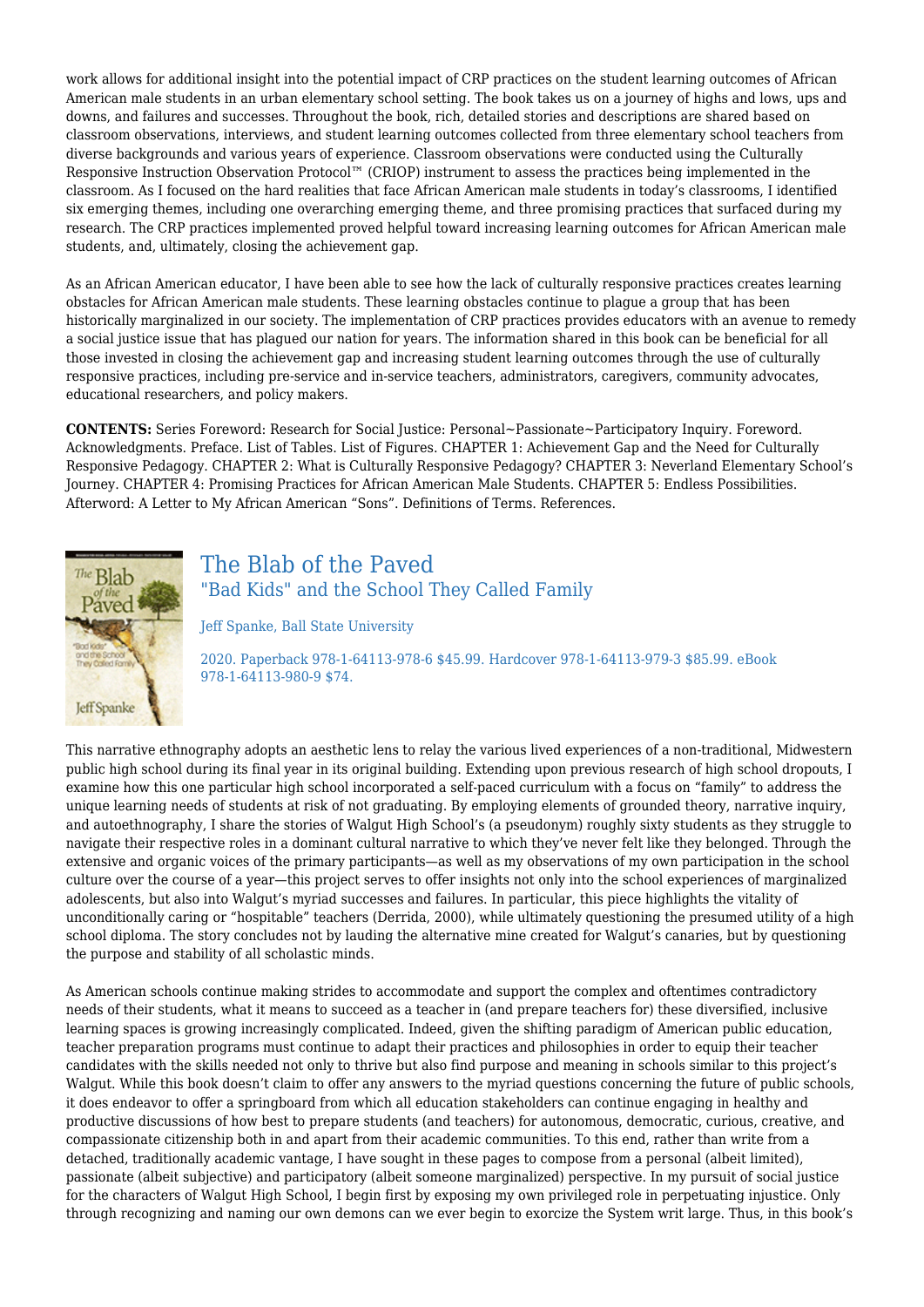lack, there is possibility; in its futility, hope.

**CONTENTS:** Series Foreword: Research for Social Justice: Personal~Passionate~Participatory Inquiry. Preface. Prologue. Introduction. CHAPTER 1: The Storm Brief. CHAPTER 2: Let the Monsters Out. CHAPTER 3: We Were Animals Once. CHAPTER 4: Juror Number Four. CHAPTER 5: How Soon It May Be Too Late. CHAPTER 6: At the Foot of the Mountain. Epilogue. References.



## (Un)Learning to Teach Through Intercultural Professional Development

Candace Schlein, University of Missouri‐Kansas City

2017. Paperback 9781641131315 \$45.99. Hardcover 9781641131322 \$85.99. eBook 9781641131339 \$74.

This book comprises an examination of novice teachers' experiences in schools and cultures of schooling across the contexts of Hong Kong, Japan, and Canada. Drawing on narrative inquiry and arts-based approaches, this study employs experience as a starting point for making sense of both professional and personal encounters in local and foreign settings. This work thus sheds light on how people make sense of shifting landscapes in an era of increasing intercultural communication and interaction while addressing important curricular implications of intercultural professional development for equity and social justice.

**CONTENTS:** Acknowledgements. Series Forward, *Ming Fang He and JoAnn Phillion.* Prologue. Introduction: Blurring the Lines. An Exploration of Narrative Inquiry as Phenomenon and Method: Alone on a Streetcar. Literature Review: Studying the Landscape. The Landscapes of Japan and Hong Kong: Sinking into the Snow. Stories Lived in Canada: Passing Through the Turnstile. Stories Lived in Hong Kong and Japan: Standing in the Middle of the Field. Stories of Canadian Reentry and Re–Acculturation: Awake in My Apartment. Insights into Intercultural Experiences: A Circle of Women. Educational and Societal Implications of Intercultural Experiences: (Un)Learning to Teach. Significance of the Study. Postscript. References.



# A Reader of Narrative and Critical Lenses on Intercultural Teaching and Learning

Candace Schlein, University of Missouri‐Kansas City; Barbara Garii, St. Joseph's College Brooklyn 2016. Paperback 9781681236674 \$45.99. Hardcover 9781681236681 \$85.99. eBook 9781681236698 \$74.

It has become increasingly critical for both novice and experienced educators to bring to their diverse classrooms a set of dispositions, skills, and experiences that will enhance learning for all students, especially pupils from diverse cultural and language backgrounds. Intercultural teaching experiences offer opportunities for teachers and student teachers to learn about cultures and cultures of schooling via first-hand interactions. In this way, intercultural teaching enables educators to intertwine the personal, political, cultural, social, theoretical, and practical as a means of making important changes in school and classroom life.

A Reader on Narrative and Critical Lenses of Intercultural Teaching and Learning offers readers a set of chapters that highlights the work of researchers, educators, and teacher educators that displays new possibilities for ongoing teacher development and positive social and educational changes. This book engages in critical and narrative exploration of intercultural teaching, intercultural competence, and the relationship between the work of educators in different countries and teaching for diversity. This text also accounts for international, intra-cultural, and intercultural teaching beyond early field experiences and student teaching programs by including the viewpoints of educators with these experiences. Significantly, this book enhances the current dialogue on intercultural teaching and on intercultural competence with first‐ hand narrative accounts of life, teaching, and research in intercultural professional settings in order to bring to light intricate understandings of this form of educator professional development. In addition, this text critically unpacks aspects of intercultural teacher development and programs supporting such endeavors as they explicitly enhance educators'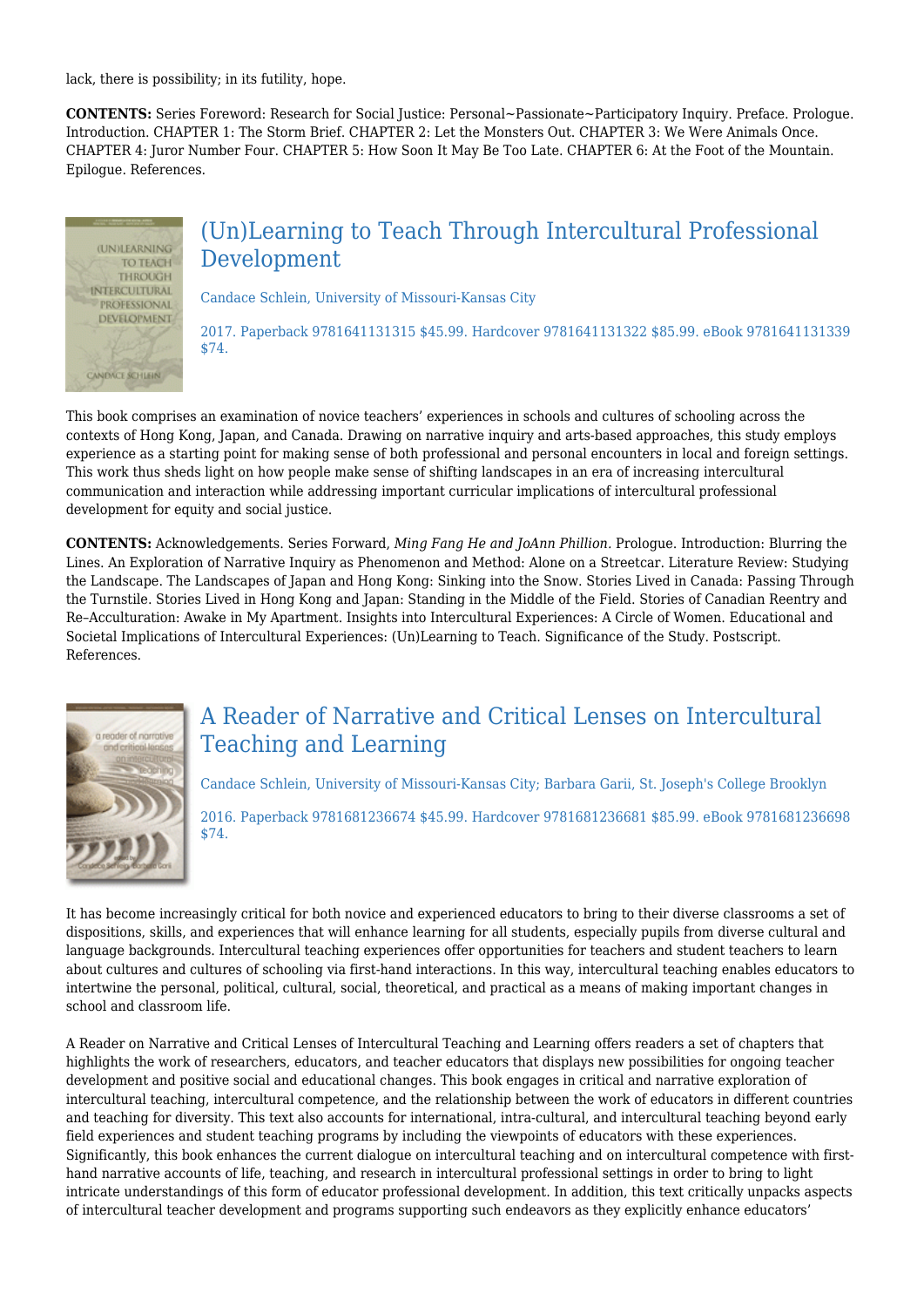capacities for personal, passionate, and participatory teaching and inquiry.

**CONTENTS:** Acknowledgements. Foreword: Shaping Intercultural Narrative and Critical Lenses, *Candace Schlein and Barbara Garii.* **SECTION I: INTERNATIONALIZATION OF TEACHER PREPARATION.** Study Abroad and Coloniality: Postglobal Teacher Educator Reflections, *Jubin Rahatzad, Hannah L. Dockrill, and JoAnn Phillion.* Intercultural Teaching and Learning Through Study Abroad: Pedagogies of Discomfort, Oppositional Consciousness and Bridgework for Equity and Social Justice in Education, *Suniti Sharma.* It Takes a Global Village: The Design of an Internship‐Based Teacher Education Study Abroad Program, *Helen A. Marx and David M. Moss.* **SECTION II: EXPANDED INTERCULTURAL UNDERSTANDINGS OF PROFESSIONAL ORGANIZATIONS AND ACCREDITATION STANDARDS.** Advancing the Internationalization of Teacher Education and Social Justice: The Critical Role of Professional Associations and Their Members, *Jennifer Mahon.* Where Do We Go From Here?: Unintended Consequences of the Educational Reform Agenda and the Diminution of Global Opportunities in Teacher Preparation Programs, *Barbara Garii.* **SECTION III: EDUCATORS' AND TEACHER EDUCATORS' INTERCULTURAL EXPERIENCES.** Finding Their Voice: Immigrant Teacher Experiences in the U.S. Classroom, *Supriya Baily, Dawn Hathaway, Margo E. Isabel, and Maria Katradis.* Understanding the Global in Teacher Education and Curriculum: Teaching and Learning Across Cultural Boundaries, *David M. Callejo Pérez and Ervin F. Sparapani.* Transnational Adoption and the Implications of Social‐Political History: Connection to Education and Social Justice, *Kimberly J. Langrehr.* Narrative and Critical Explorations of Voice in Intercultural Experiences, *Elaine Chan and Candace Schlein.* **SECTION IV: TECHNOLOGY AS A TOOL FOR INTERNATIONAL AND INTERCULTURAL TEACHER PREPARATION.** Shaping a Global Perspective: Digital Storytelling and Intercultural Teaching and Learning, *Martha R. Green, Lynne Masel Walters, and Tim Walters.* "Inside People Are All the Same": A Narrative Study of an Intercultural Project With UAE and U.S. Preservice Teachers, *Patience A. Sowa and Cynthia Schmidt.*



# Internationalizing Teaching and Teacher Education for Equity

Engaging Alternative Knowledges Across Ideological Borders

Jubin Rahatzad, Purdue University; Hannah Dockrill, Purdue University; Suniti Sharma, Saint Joseph's University; JoAnn Phillion, Purdue University

2016. Paperback 9781681236605 \$45.99. Hardcover 9781681236612 \$85.99. eBook 9781681236629 \$74.

In Internationalizing Teaching and Teacher Education for Equity: Engaging Alternative Knowledges Across Ideological Borders, editors Jubin Rahatzad, Hannah Dockrill, JoAnn Phillion, and Suniti Sharma, present a collection of teacher educators' cross‐cultural perspectives on the formation of knowledge through the internationalization of teacher education. Each chapter contributes to ongoing discussions about the process of internationalization in teacher education, and the impact of crossing ideological boundaries on the practice of teaching and teacher education. The varied perspectives that authors offer establish the importance of ideological travel as imperative to preparing internationally competent educators. This collection seeks to engage readers in a variety of critical reflections on the often‐presumed benefits of internationalization in teacher education. Through questioning the presumed benefits of globalization as a hegemonic ideology, readers will encounter alternative perspectives that demonstrate the possibility of thinking otherwise. The diverse perspectives available in this book broaden theory, research, and practice, working toward more critical spaces of engagement with the process of internationalization. This collection intends to challenge the maintenance of the dominant ideologies internationally through research from a multiplicity of backgrounds. Each chapter is informed by the authors' commitment to an ethical practice within teacher education for the purpose of constructing equitable social relations, understanding the process of internationalizing teacher education as a social justice movement. Opportunities and challenges within international teacher education are offered to inspire meaningful praxis. Planetary understandings inform readers through critical examinations of theory, research, and practice for the purpose of equitable social and educational transformations.

**CONTENTS:** Series Foreword, *Ming Fang He and JoAnn Phillion.* Preface. Introduction: Teacher Education, Historical Amnesia, and Thinking Otherwise, *Jubin Rahatzad and Hannah Dockrill.* Toward the Internationalization of Teacher Education for Social Justice: Interrogating Our Relation to Difference in Between Here and There, *Diane Watt.* Preparing Culturally Responsive Teachers: An Intercultural Developmental Approach, *Helen Marx.* In Search of Framework for Teaching Global Citizenship and Social Justice, *Anatoli Rapoport.* Power, Privilege, and Study Abroad as "Spectacle", *Sandro R. Barros.* Teaching Social Justice Within Other Communities: Study Abroad Coordinators' Perspectives on the Impacts of Community Practice in Honduras, India, and Tanzania, *Kadriye El‐Atwani.* Community Schooling in Honduras: A Simulated Dialogue With Freire, Dewey, and Pinar, *Eloisa Rodriguez, Suniti Sharma, and JoAnn Phillion.* Rethinking Teachnology "Technology As a Public Good": Examining the Korean Government's Policy for Bridging Digital Inequality, *Sunnie Lee Watson.* Sociocultural Alienation of Female International Students at a Predominantly White University,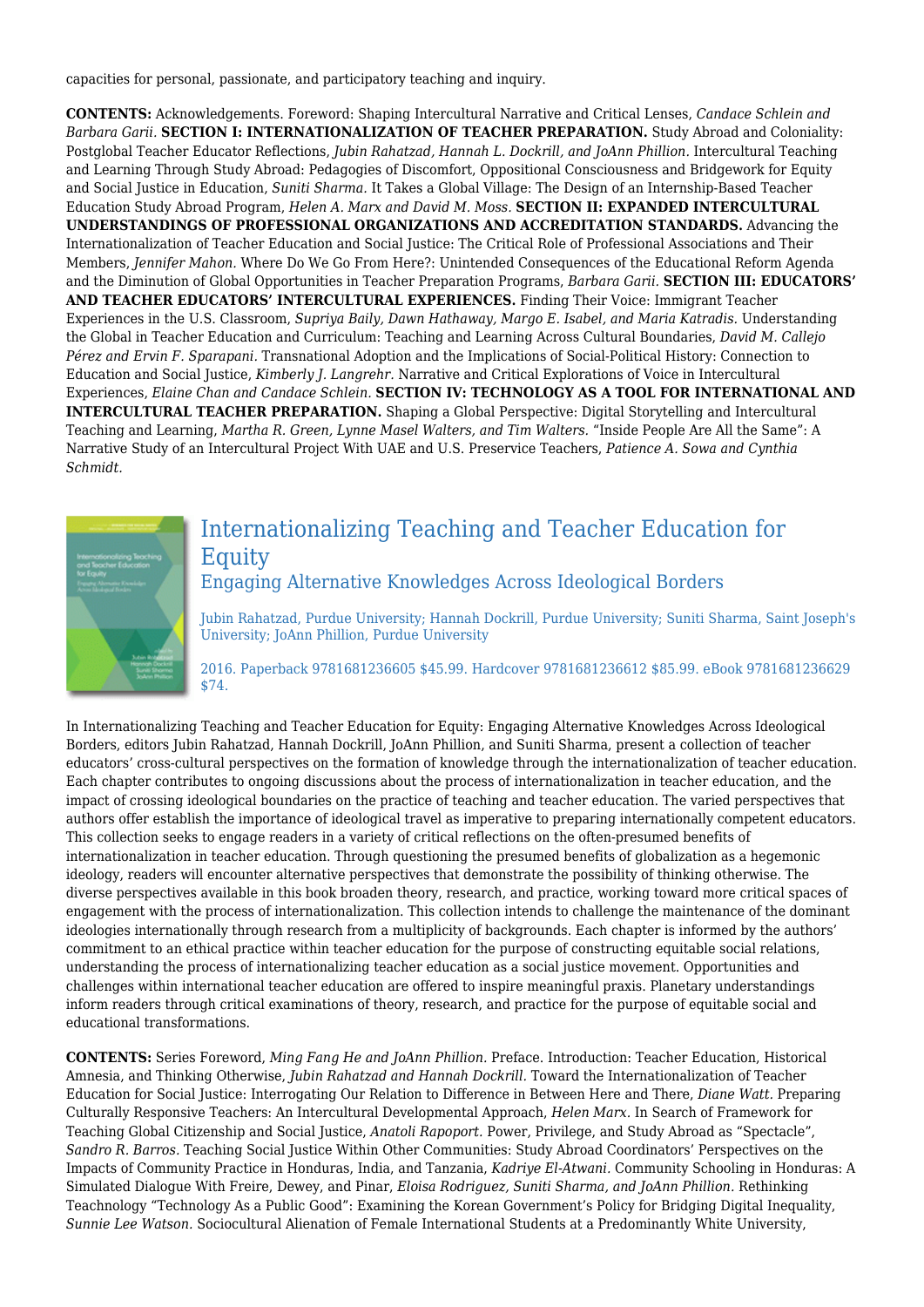*Nastaran Karimi, Reiko Akiyama, and Yuwen Deng.* Ethnic Minority Students in Hong Kong, *Betty C. Eng.* Professional Development for "Professional Pedagogues": Contradictions and Tensions in Reprofessionalizing Teachers in Cyprus, *Stavroula Philippou, Stavroula Kontovourki, and Eleni Theodorou.* Across Cultural Boundaries: Immigrant Teachers As Potential for Dialoguing, *Inna Abramova.* About the Editors. About the Contributors.



### Beyond Retention Cultivating Spaces of Equity, Justice, and Fairness for Women of Color in U.S. Higher Education

Brenda L. H. Marina, Baltimore City Community College; Sabrina N. Ross, Georgia Southern **University** 

2016. Paperback 9781681234144 \$45.99. Hardcover 9781681234151 \$85.99. eBook 9781681234168 \$74.

In Beyond Retention: Cultivating Spaces of Equity, Fairness, and Justice for Women of Color in U.S. Higher Education, Brenda Marina and Sabrina N. Ross address the continued underrepresentation of women faculty of color at predominantly White colleges and universities through a creative convergence of scholarship focused on intellectual activism and structural change. Inspired by the African American oral tradition of call and response, this text illuminates the calls, or personal narratives of women faculty of color who identify racialized, gendered, sexualized, and class-based challenges associated with work in predominantly White institutions. Accounts of social justice-oriented strategies, policies, and practices that support women faculty of color and reflections by women of color who are senior faculty members serve as literal and metaphorical responses. The convergence of calls for social justice and equity-minded responses and reflections in this text provide intellectual foundations for the development of higher education spaces where women faculty of color can thrive.

Beyond Retention is a critical geographic project intended to identify and mitigate structures of oppression that act as barriers to the full incorporation of women of color in predominantly White academic contexts. This text will be of interest to scholars interested in curriculum topics of race, gender, sexuality, and place. The text offers strategies for coping and success for women of color in doctoral programs, faculty positions, and mid-level administration positions within the academy; as such, Beyond Retention will be a valuable addition to the reading libraries of each of these groups. Men and women with interests in the experiences of educators of color within predominantly White contexts will also gain valuable insights from this book, as will individuals interested in various areas of women studies, multicultural education, and diversity.

Beyond Retention also provides accounts of practices and policies that have been successful in supporting the needs of women faculty of color; knowledge gained from this text will be useful for higher education administrators seeking to improve the campus climate for faculty of color. Additionally, human resource directors, equal opportunity specialists and diversity trainers will find this text helpful when considering strategies for managing diversity.

**CONTENTS:** Series Foreword. Foreword, *Sheila T. Gregory.* Acknowledgments. **INTRODUCTION:** Where Do We Begin? *Brenda L. H. Marina and Sabrina N. Ross.* **SECTION I: SURVEYING THE LANDSCAPE:** Ripple Effects and Shock Waves: The Impact of a Black Female Faculty Member's Open Letter to Her Institution, *JeffriAnne Wilder.* **RESPONSE:** Courageous Actions: A Response to Ripple Effects and Shock Waves, *Elena Flores.* Walking the Tightrope of Academe With No Net, *Michelle D. Smith.* **RESPONSE:** Lengthening Your Stride: Finding the Right Balance on the Tightrope, *Patricia A. Mitchell.* **SECTION II: LOCATING SAFE SPACES:** I'd Rather Be Harriet: A Counterstory of Two Sister Scholars, *Nadrea R. Njoku and Juhanna N. Rogers.* **RESPONSE:** Talking Back, *Donyell Roseboro.* Preparing to Lead: The Socialization of Black Women for Faculty and Administrative Careers Through Graduate School, *Jennifer M. Johnson, Tykeia N. Robinson, Candice L. Staples, and Nina Daoud.* **RESPONSE:** I Wish I Knew Then, What I Know Now: How to Build a Communal Pipeline, *Tara T. Green.* **SECTION III: BLURRING BOUNDARIES AND TROUBLING INTERSECTIONS:** Soy Latina, Donde Estas Mi Gente? *Yvania Garcia-Pusateri.* **RESPONSE:** Mentoring and Encouraging Professional Development for Latinas and Other Women of Color, *Ramona Ortega-Listen.* Triple Threat: Multiple Identities in the Academy, *Lakeisha Meyer.* **RESPONSE:** Commonalities, Contrasts, Challenges, and Commitments, *Nina Asher.* **SECTION IV: GEOGRAPHIES OF SILENCE AND VOICE:** Who Speaks for Me? Learning to Resist With Marginalized Statuses in the Academy, *Jenelle Pitt.* **RESPONSE:** Change Agents in the Academy: On Safe Spaces, Meaningful Advocacy, and Naming the Leak in the Academic Pipeline, *Carol Henderson.* Putting an End to Outside Looking In: It's Time for Women of Color in Higher Education to Create Social Capital, *Monica Burke.* **RESPONSE:** We Cannot Do it Alone, *Stacey Pearson-Wharton.* **SECTION V: CULTIVATING HOMEPLACE:** Balancing the Call to Serve: The Costs and Benefits of Leaving a Legacy in the Academy, *Tamara Bertrand Jones, La'Tara Osborne-Lampkin, and JeffriAnne Wilder.* Expressing Civic Virtue Inside a Crooked Room: A Call to Awareness for Women of Color at Predominantly White Institutions, *Mahauganee Dawn Shaw.*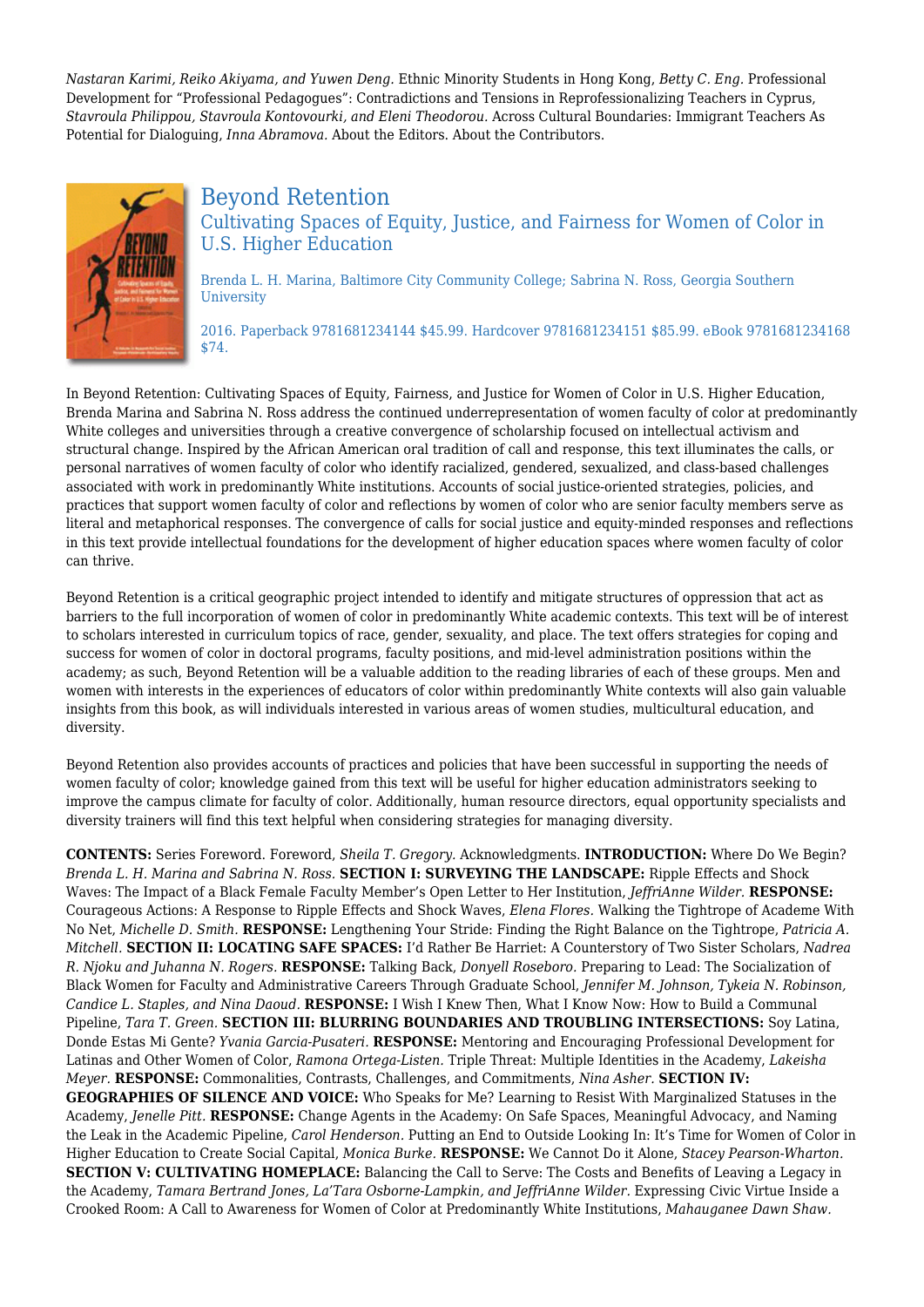Answer the Call, *Brenda L. H. Marina.* Where Do We Go From Here: Concluding Emerging Thoughts, *Sabrina N. Ross and Brenda L. H. Marina.* About the Contributors. Subject Index.



Are You Mixed? A War Bride's Granddaughter's Narrative of Lives In-Between Contested Race, Gender, Class, and, Power

Sonia E. Janis, University of Georgia

2016. Paperback 9781681233871 \$45.99. Hardcover 9781681233888 \$85.99. eBook 9781681233895 \$74.

In Are You Mixed?, Sonia Janis explores the spaces in-between race and place from the perspective of an educator who is multi-racial. As she reflects on her own experiences as a seventh grade student up to her eventual appointment as a school administrator, she learns of the complexity of situating oneself in predetermined demographic categories. She shares how she explores the intricacies of undefined spaces that teach her to embrace differences, contradictions, and complexities in schools, neighborhoods and communities.

Exploring the in-betweenness (Anzaldua & Keating, 2002; He, 2003, 2010) of her life as a multi-race person problematizes imbedded notions of race, gender, class, and power. The power of this memoir lies in its narrative possibilities to capture the contradictions and paradoxes of lives in-between race and place, "to honor the subtleties, fluidities, and complexities of such experience, and to cultivate understanding towards individual ... experience and the multicultural/multiracial contexts that shape and are shaped by such experience" (He, 2003, p. xvii). This memoir creates new ways to think about and write about in-between experience and their relevance to multicultural and multiracial education.

Janis challenges educators, teachers, administrators, and policy makers to view the educational experience of students with multiracial, multicultural, and multilingual backgrounds by shattering predetermined categories and stereotyped classifications and looking into unknown and fluid realms of the in-betweenness of their lives. This challenge helps create equitable and just opportunities and engender culturally responsive and inspiring curricular and learning environments to bring out the best potential in all diverse schools, communities, neighborhoods, tribes and societies.

**CONTENTS:** Acknowledgments. Prologue. CHAPTER I: One-Half Polish, One-Quarter Russian, One-Quarter Japanese. CHAPTER II: My (Non-White or White?) Friends. CHAPTER III: Three States and Six Schools. CHAPTER IV: Relocating to the Segregated South. CHAPTER V: Culturally Clueless. CHAPTER VI: Multirace Stories as Curriculum. Epilogue. Reference. About the Author.



\$74.

## Internationalizing Teacher Education for Social Justice Theory, Research, and Practice

Suniti Sharma, Saint Joseph's University; JoAnn Phillion, Purdue University; Jubin Rahatzad, Purdue University; Hannah L. Sasser, Purdue University

2014. Paperback 9781623966041 \$45.99. Hardcover 9781623966058 \$85.99. eBook 9781623966065

In Internationalizing Teacher Education for Social Justice: Theory, Research, and Practice, editors Suniti Sharma, JoAnn Phillion, Jubin Rahatzad, and Hannah L. Sasser present a collection of personal, passionate, and participatory global perspectives of teacher educators on internationalizing teacher education for social justice. The reader will encounter each author's personal and professional journey into global classrooms for internationalizing teacher education and supporting future teachers in developing competencies necessary for addressing the academic needs of diverse K-12 classrooms. This collection provides a broad, critical, and interpretive overview of shifts in U.S. and global perspectives to offer transformative frameworks and strategies on preparing K-12 teachers to meet the complex demands for skills in the twenty-first century. The global tenor of this book, framed by theory, research, and practice spanning several countries provides a timely contribution to internationalizing teacher education for social justice in the twenty-first century. The authors' dedication to preparing teachers who have knowledge of world cultures and global issues, combined with a deep commitment to social justice for promoting equity in education, informs each chapter. The authors take up the internationalization of teacher education for social justice as both an opportunity and a challenge, transcending rhetoric to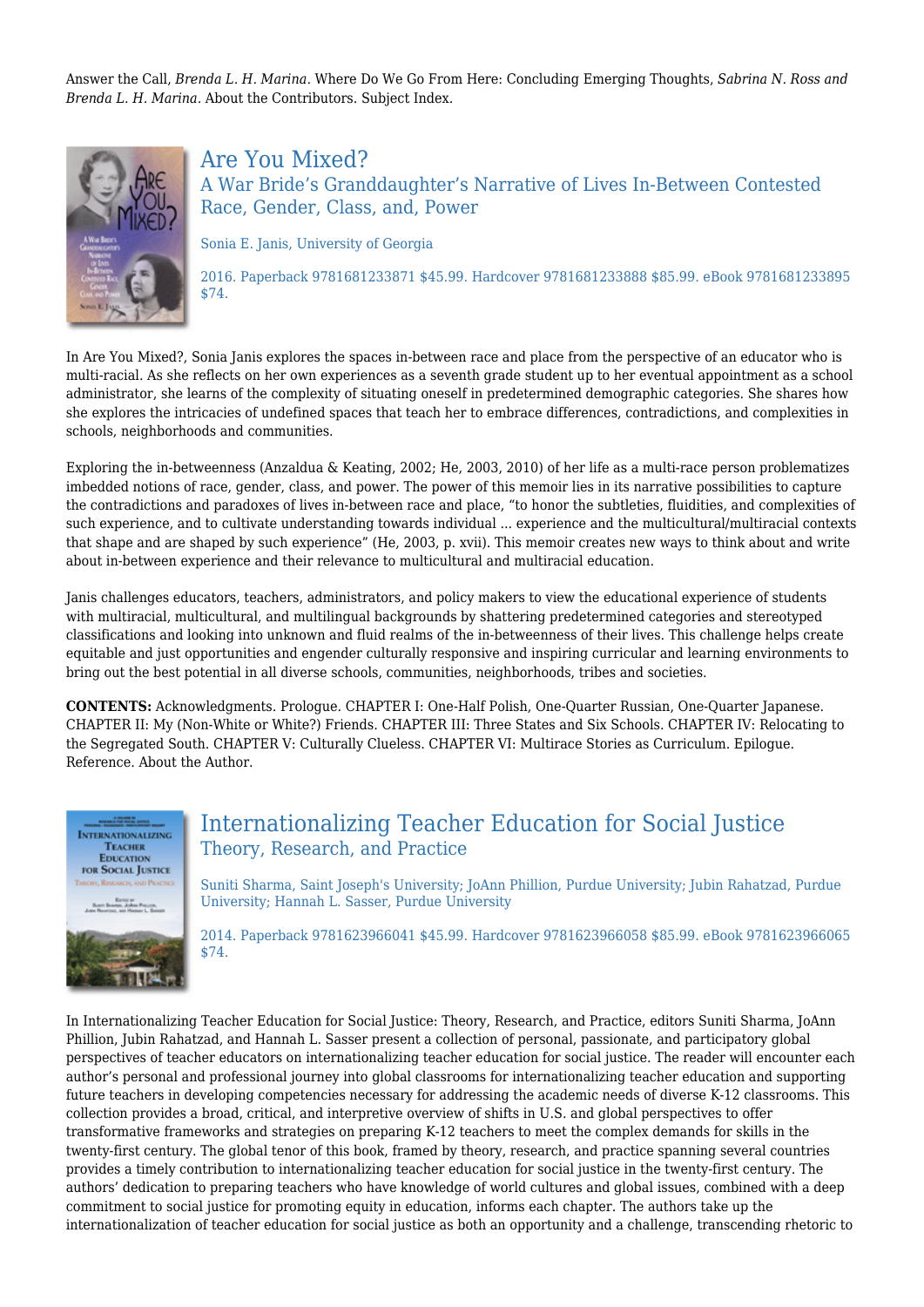meaningful action, situating their global understanding to inform readers of critical engagement with, and examination of, theory, research, and practice for effecting social and educational change.

**CONTENTS:** Preface. Series Foreword—Research For Social Justice: Personal~Passionate~Participatory Inquiry, *Ming Fang He and JoAnn Phillion.* Introduction: Internationalizing Teacher Education for Social Justice. Tōku Aotearoa Hāerenga: Strengthening Social Justice in Teacher Education Through International Field Experiences, *Angela M. Jaime.* International Immersion Experiences: Helping Preservice Teachers to Reconceptualize the Role of Poor Communities in Education, *Encarna Rodríguez.* Perception of Place in Study Abroad Programs: An Experience for Personal and Intellectual Growth, *Genevieve Aglazor.* Standing the Test of Time: Overseas Student Teaching's Lasting Impact on Participants' Perspectives and Practices, *Olga N. Shonia and Laura L. Stachowski.* Avoiding Future Hauntings? Teaching for Social Justice in Higher Education in the Postcolonial Context of Hong Kong, *Sheila Trahar.* Selling Illusions? Achieving "Intercultural Competence" as an Outcome of International Experiences for Preservice Teacher Candidates, *Roopa Desai Trilokekar and Zainab Kizilbash.* The Possibilities of Intercultural Teaching Experiences for Teaching for Social Justice, *Candace Schlein.* Strategies for Enhancing Intercultural Competence Across the Teacher Education Curriculum, *Kenneth Cushner.* Cuban/U.S. Educational Boundaries: The Unspoken Political-Cultural Contexts of Research, Agendas, *Barbara Garii.* Internationalizing Teacher Education Through Study Abroad: Crossing Borders, Building Bridges, and Raising Consciousness Toward Social Justice, *Suniti Sharma.* About the Authors/Editors.



## Canaries Reflect on the Mine Dropouts' Stories of Schooling

Jeanne Cameron, Tompkins Cortland Community College

2012. Paperback 978-1-61735-998-9 \$29.99. Hardcover 978-1-61735-999-6 \$59.99. eBook 978-1-62396-000-1 \$74.

In Canaries Reflect on the Mine: Dropouts' Stories of Schooling, Jeanne Cameron invites the reader to see schooling and early school leaving through the eyes of high school dropouts themselves. The transcendent desires revealed by this research – to be known and valued, to learn with purpose and autonomy – are spoken with poignant clarity by the young people who story these pages. This study offers a compelling and timely critique of the dominant, neoliberal discourse on schooling and early school leaving. It challenges conventional wisdom about dropouts, and shows how the experiences and needs of those who leave school early and those who persist to graduation are more similar than different. Collectively, these young people's stories evoke a canary-in-the-mine metaphor, one where the canaries exit and the miners remain. They implore us to see the dropout crisis as a symptom of the alienating and dehumanizing school practices advanced by No Child Left Behind and Race to the Top. More importantly, they offer a vision for schooling that lovingly embraces and extends all students' experiences, enriches their biographies, and celebrates and supports each of their talents and purposes with equal passion. Pre-service and in-service teachers, educational researchers and policy makers, administrators, and advocates for equitable and democratic schooling have much to learn from this book. Qualitative researchers will find a powerful model for working collaboratively with youth to represent their experiences and to craft solutions to the challenges they face. Students of sociology will discover a compelling illustration of C. Wright Mills' sociological imagination and his charge to "take it big" by drawing connections between individual biographies and the social and historical structures that frame lived experience. For professional social scientists, it embodies Mills' challenge to embrace the moral sensibilities required to understand and improve the human condition.

**CONTENTS:** Acknowledgements. Series Foreword. Foreword by William Schubert. Prologue. 1. Narrative Research and Sociological Poetry. 2. Hannah: Pushing Back, Moving On. 3. Steve: A Gambler's Story. 4. Adel: Refusing to be Left Behind. 5. Cole: Making Money, Making Sense. 6. Isabel: "I pretty much felt like I wasn't even there." 7. Iris: A Voice Not Heard. 8. Ivan: Loss of Faith. 9. Canaries in the Mine. 10. Spin and Whisper. References. Notes.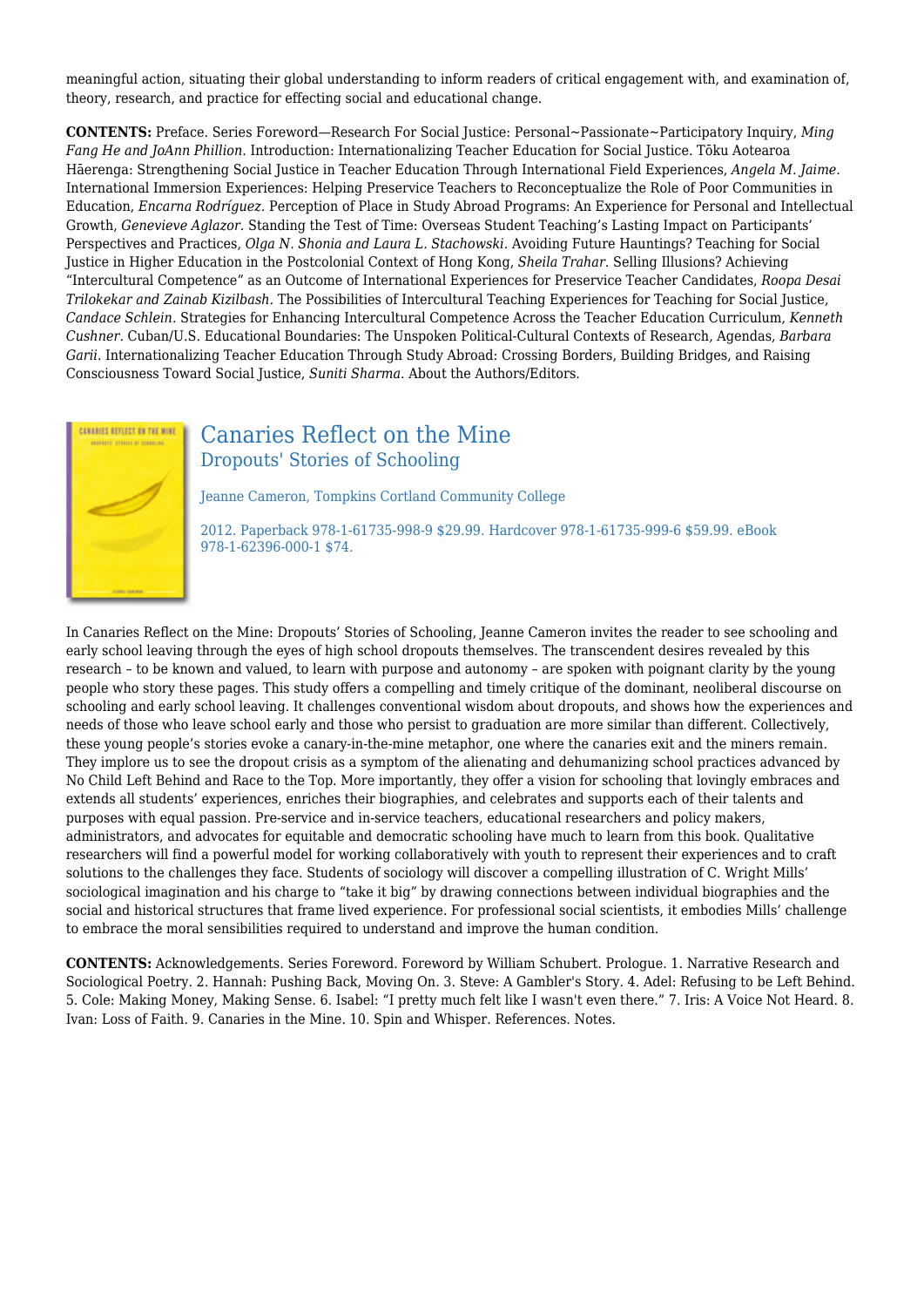

## Esperanza School A Grassroots Community School in Honduras

Eloisa Rodriguez, Universidad Pedagogica Nacional Francisco Morazan

2012. Paperback 978-1-61735-689-6 \$45.99. Hardcover 978-1-61735-690-2 \$85.99. eBook 978-1-61735-691-9 \$74.

In Esperanza School: A Grassroots Community School in Honduras, Eloisa Rodriguez takes us into the daily lived experiences of members of a community school, Esperanza School, situated in a rural area in Honduras. Her work engages readers in a critical analysis of what Esperanza School represents for the community. Rodriguez explores the characteristics that have made Esperanza School a community school; in vivid, life-like detail, she describes how Esperanza School functions as the heart of the community by providing opportunities for impoverished youth to attend the school, facilitating relationships with a nearby orphanage, and developing professional development workshops for rural teachers. Rodriguez narrates the story of Esperanza School's establishment, interactions within the community, and the characteristics of the school personnel that illuminate the social justice mission of the school and create new possibilities for the community. Throughout Rodriguez discusses how Esperanza School represents hope for quality education in this community, and ultimately, in her country, Honduras.

Unlike many studies on community schools, this book deals with the reality of the community and the school's impact on the community. The book compliments and extends the existing literature on community schools by focusing on the students', teachers' and founders' experience of studying and working in Esperanza School. Rodriguez has been involved with Esperanza School for ten years; her personal passionate commitments to this school, and to her country, are illuminated in stories of her participation in the school. Through a multicultural and cross-cultural narrative inquiry methodological framework, a deeper understanding of the ideological, cultural and educational experiences of creating a community school, working in one, and the impact of having a community school are presented. A philosophical framework developed from the work of Paulo Freire and John Dewey provides an analytical lens to examine schooling in Honduras. The picture that emerges from this book provides a guide for ways to make a difference in the Honduran educational system and other developing countries.

Pre-service and in-service teachers, educational researchers, administrators, educational policy makers, and those who advocate for educational settings and schools for impoverished communities can learn from this book. It is a representation of a necessity for developing countries to improve the education in schools: from ineffective public schools to community schools for all.

**CONTENTS:** Series Foreword, Ming Fang He and JoAnn Phillion. Foreword, William Schubert. My Story as a Honduran Educator and Researcher. Acknowledgments. 1. A Snapshot of Honduras. 2. What is a Grassroots Community School? 3. Paulo Freire and John Dewey: Community and Practice. 4. Educational Possibilities for Honduras. 5. Esperanza School and the People Who Matter. 6. Realities and Dilemmas. 7. A Dialogue about Esperanza School. 8. Hopes and Expectations. Afterword. Glossary. References.



## Dreams Deferred Dropping Out and Struggling Forward

Chris Liska Carger, Northern Illinois University

2009. Paperback 978-1-60752-132-7 \$45.99. Hardcover 978-1-60752-133-4 \$85.99. eBook 9781607523383 \$74.

*(Sponsorship: AERA Division B, Division K, and Bilingual Education SIG)*

In Dreams Deferred, a follow-up to Of Borders and Dreams (1996), Chris Carger takes us further into the life of Alejandro Juarez, Jr., and his family. This work envelopes readers in "la vida real," real life. Carger followed Alejandro for thirteen years, as he moved from school to school, experienced difficult relationships with his peers, dropped out of high school, struggled with employment and an early marriage. The compelling story of Alejandro's parents obtaining U. S. citizenship parallels the border crossing story of Carger's first book and illuminates triumphs and tragedies the family, and many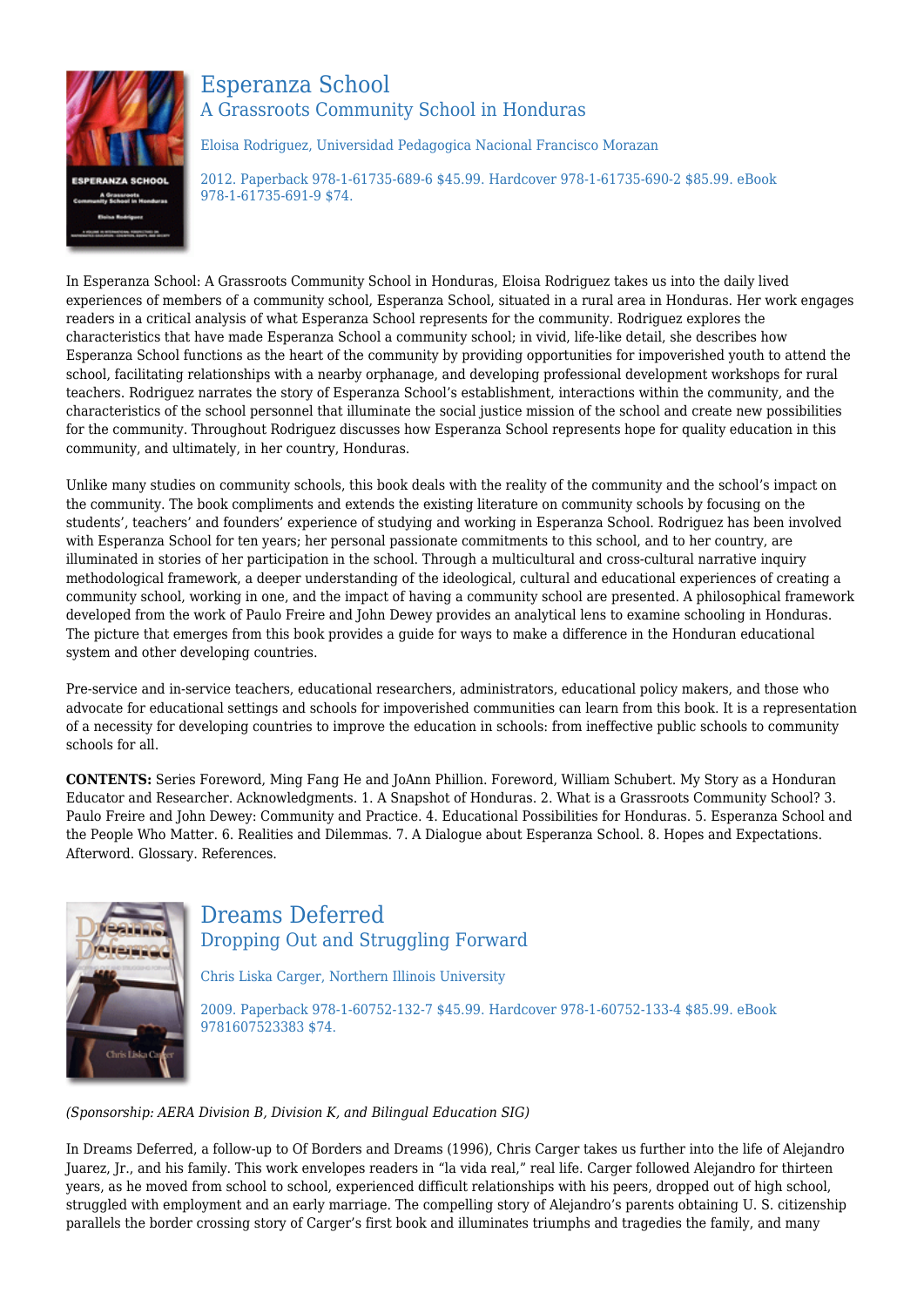other immigrants, experience as they negotiate life in the United States, and as they, all too often, have to forsake their hopes and dreams. There are no easy answers, nor happy endings, to the story of Alejandro and his family.

Unlike many studies on dropping out, Alejandro, his family, and his community are viewed from a positive perspective versus deficit, "at risk," models in dropout research. The book fits into a newly evolving, increasingly important, research paradigm that focuses on students' experience in the context of families, communities, and schools, and deals with issues of language, culture, and power related to multiculturalism and social justice. This book informs pre-service and in-service teachers, educational researchers, administrators, educational policy makers, and those who advocate for people are marginalized because of cultural, linguistic issues and learning challenges. It is a timely reflection on a problem that is at the intersection of this nation's immigration controversies and dropout crisis.



## Personal ~ Passionate ~ Participatory Inquiry into Social Justice in Education

Ming Fang He, Georgia Southern University; JoAnn Phillion, Purdue University

2008. Paperback 978-1-59311-975-1 \$45.99. Hardcover 978-1-59311-976-8 \$85.99. eBook 9781607529309 \$74.

Scope of the Book: Personal~Passionate~Participatory Inquiry into Social Justice in Education, the first book in the series, features 14 programs of social justice oriented research on life in schools, families, and communities. This work, done by a diverse group of practitioner researchers, educators, and scholars, connects the personal with the political, the theoretical with the practical, and research with social and educational change. These inquiries demonstrate three distinct qualities. Each is personal, compelled by values and experiences researchers bring to the work. Each is passionate, grounded in a commitment to social justice concerns of people and places under consideration. Each is participatory, built on long-term, heart-felt engagement, and shared efforts. The principle aspect of the inquiries featured in the book series that distinguish it from others is that researchers are not detached observers, nor putatively objective recorders, but active participants in schools, families, and communities. Researchers have explicit research agendas that focus on equity, equality, and social justice. Rather than aiming solely at traditional educational research outcomes, positive social and educational change is the focal outcome of inquiry. The researchers are diverse and their inquiries are far ranging in terms of content, people and geographic locations studied. These studies reflect new and exciting ways of researching and representing experience of the disenfranchised, underrepresented, and invisible groups seldom discussed in the literature, and challenge stereotypical or deficit oriented perspectives on these groups. This book informs pre-service and in-service teachers, educators, educational researchers, administrators, and educational policy makers, particularly those who advocate for people who are marginalized and those who are committed to the enactment of social justice and positive educational and social change.

**CONTENTS:** Preface, *William Ayers*. Personal~Passionate~Participatory Inquiry: Research for Social Justice, *Ming Fang He & JoAnn Phillion*. Stitched From the Soul: An Autobiographical Inquiry of a Black Woman Principal, *Sonya D. Jefferson*. Teen Mom: A Black Feminist Inquiry, *Dell Wilkerson*. Resilient Lives: African American Women Scholars, *Paula Booker Baker*. Self, Others, and Jump Rope Communities: An Oral History of the Triumphs of African American Women, *Wynnetta Scott-Simmons*. Using Literature to Develop Empathy and Compassion in Pre-service Teachers: A First Step in Preparing Culturally Responsive Teachers, *Lyndall Muschell*. A Curriculum of Imagination in an Era of Standardization, *Robert Lake*. A Quiet Awakening: Spinning Yarns From Granny's Table in the New Rural South, *Angela Haynes.* African American Students with Reading Disabilities: A Critical Race Inquiry, *Margie Wiggins Sweatman*. Language, Culture, and Identity: Immigrant Female Students in U. S. High Schools, *Joanna Stoughton Cavan*. Reading Through Brown Eyes: A Culturally Congruent Reading Curriculum, *Clara Taylor*. Dalton's Suicide: Dealing with Student Death in Education, *Teresa Rishel*. Stories of Successful Native American Women in Academia, *Angela Jaime*. It Starts at Home: The Familial Relationship of Scholarship, Education, and Advocacy, *Tammy Turner Vorbeck*. Becoming an Agent of Social Change: Women's Stories of Sweatshops and Sweetshops, *Betty Christine Eng*. Potentials, Contributions, Concerns, and Future Directions, *JoAnn Phillion & Ming Fang He*.